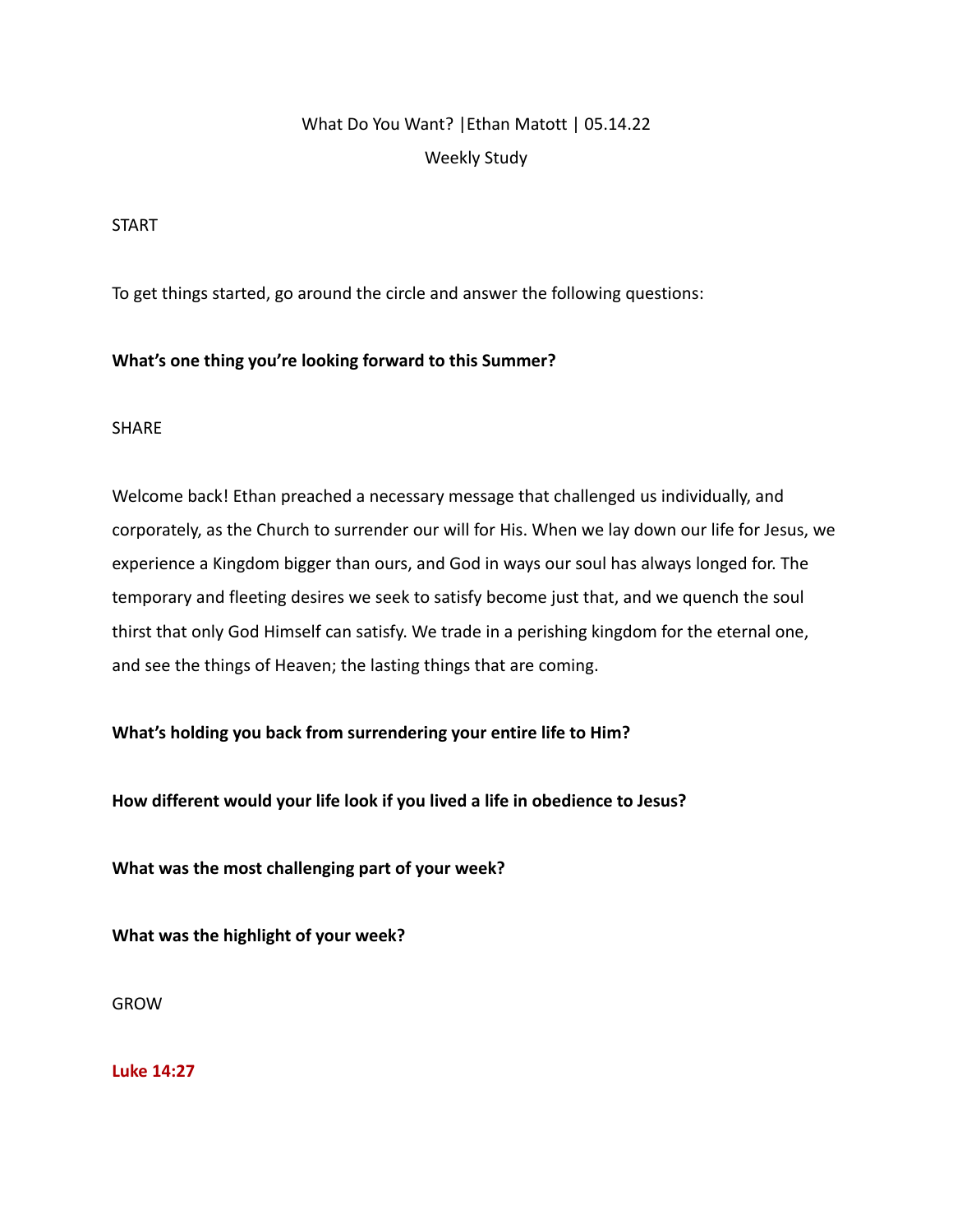#### **What is the biggest difference between a disciple and believer of Jesus?**

#### **How does that difference challenge you in your walk with Jesus?**

Salvation is the gateway, entrance, into Heaven and eternal life: but sanctification is the start to a lifelong journey of becoming more like Jesus. We don't have to stop at the starting line, the 'yes', to our faith in Jesus. We can experience what Heaven promises us after death, now in this life while we're still here. However doing so requires one very important thing: surrendering your entire life to Jesus.

When we lay down our life for Jesus, we sacrifice the kingdom of self in order that we see the glory of God. The goal on this side of eternity isn't to inherit more blessings, it's to get more of Jesus. The ultimate Promised Land is eternity, which has already been promised and given to us through Jesus. Therefore, we are free to seek more of Jesus, living with a purpose, over the temporary things this world has to offer.

#### **How differently would your life be if you fully surrendered it to Jesus?**

**Why is discipleship so important in our walk with Jesus?**

M O V E

#### **Acts 4:29-31**

**How does the context of this passage resonate with Ethan's message from Sunday?**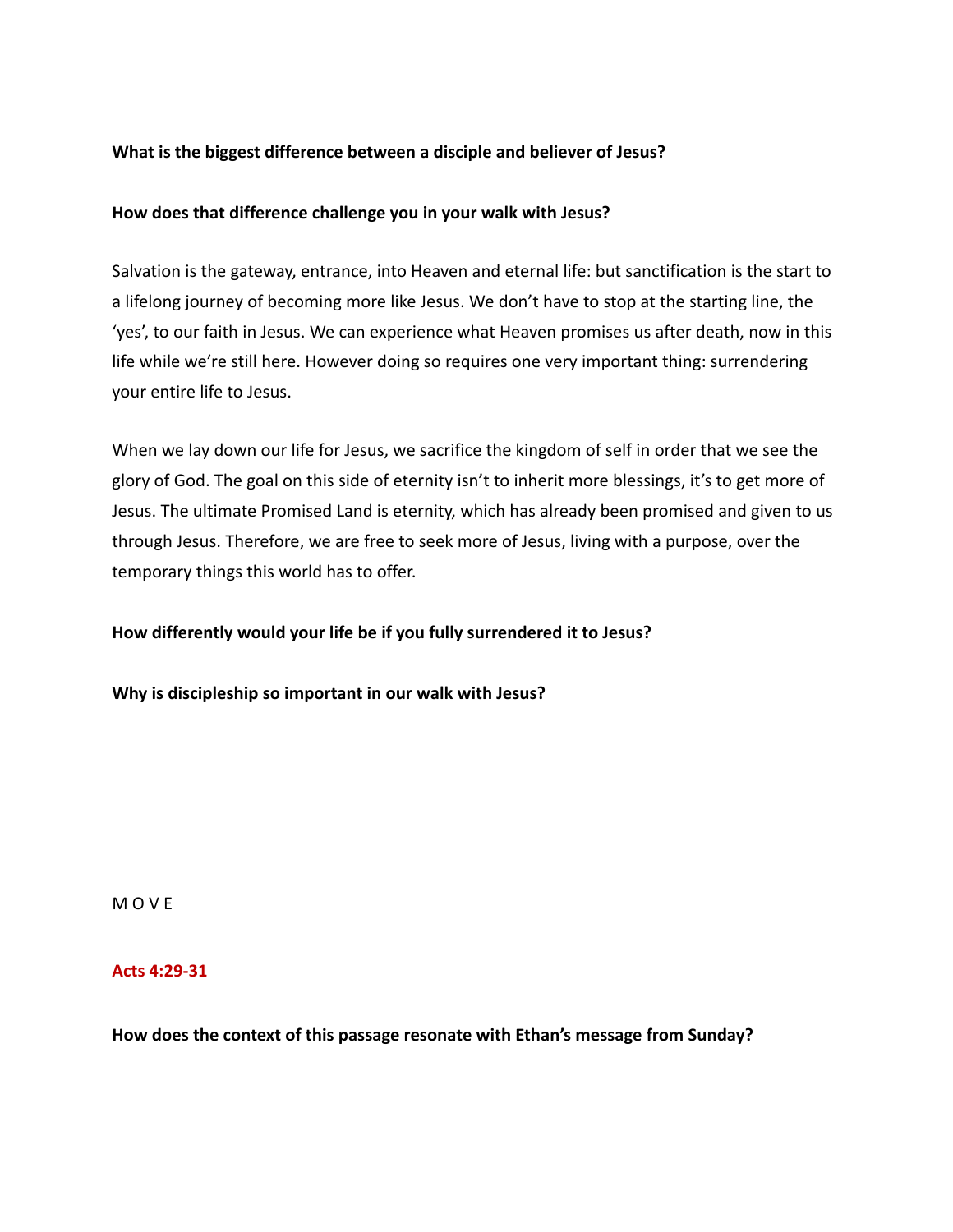## **How does this passage distinguish the difference between operating out of the power of the Holy Spirit and our own power?**

Believers in the early Church prayed the boldest prayers to continue pressing on in the Great Commission amidst persecution. They willingly surrendered their lives to Jesus, and were able to look past the temporary kingdoms of this world, and pain they faced, for a purpose greater than themselves. In doing so, we see throughout Acts, that they saw the glory of God. They saw the things of Heaven that were longer just talked about, but lived out.

I wonder what the Church would look like today if we prayed those same prayers? No matter the cost, seeking Jesus, and bringing the prodigals home. Forfeiting our earthly reputations and comfort so that others could see Him and come to know Him. The early church in Acts played an integral role in spreading the Gospel and ultimately thrived under persecution. Perhaps we can learn something from the faith of great witnesses that have gone before us.

### **What are some bold prayers you could be praying?**

**Who is one person in your life you're praying for to know Jesus and how can you live out your faith boldly for them to see Him?**

#### P R A Y

We need prayer now more than ever. Spend some time-sharing prayer requests. If you are in a coed group, consider breaking off into two separate groups (or calls if you are an online group) to share more freely.

T O G O